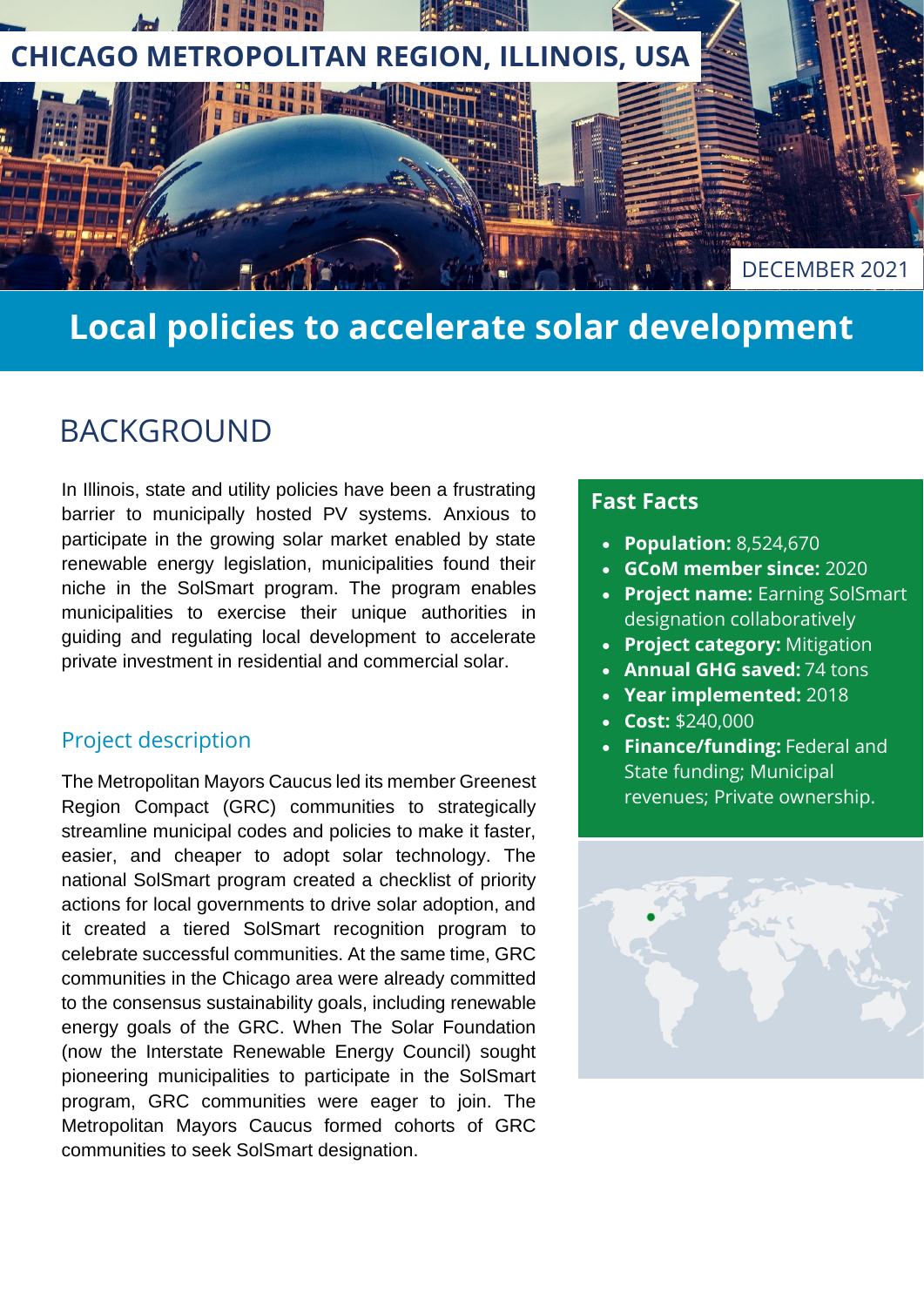### SOLUTIONS IMPLEMENTED

#### Implementation and finance

The SolSmart program was launched by The Solar Foundation, and the International City/County Management Association and is funded by the US Department of Energy Solar Technologies Office. With teams of experts and stakeholders, the Foundation developed an [extensive checklist of](https://solsmart.org/get-started/solsmart-guide/)  [strategic actions](https://solsmart.org/get-started/solsmart-guide/) for local governments to reduce barriers to solar development. The Solar Foundation, which has since merged with Interstate Renewable Energy Council (IREC) works with other partners to provide technical assistance to all communities that pledged to take the steps and seek SolSmart designation. They also require accountability to assure high standards of compliance among all participating SolSmart communities; and they manage communications and recognition for all applicant communities.

Eager to connect to local governments across the country, The Solar Foundation recruited, funded, and trained partner organization as SolSmart Advisors to organize and support multiple municipalities.

The Metropolitan Mayors Caucus, a regional council of governments serving 275 municipalities in northeast Illinois, served as the contractual SolSmart Advisor for the many Greenest Region Compact (GRC) communities interested in accelerating solar development. Municipalities that chose to participate agreed to dedicate staff resources needed to streamline permitting and inspection process, gain and share knowledge, and communicate with constituents.

Working together, municipal leaders developed permitting processes to expedite rooftop PV permits in their own communities. The Mayors Caucus also organized hands-on solar PV training for building officials; developed template solar web pages for communities to use; and provided recommendations for making zoning codes solar-friendly.

There was no cost to municipalities to participate.



*"This collaborative SolSmart work is a powerful example of municipal leadership and regional collaboration leading to measurable sustainability impacts for residents and businesses alike."*